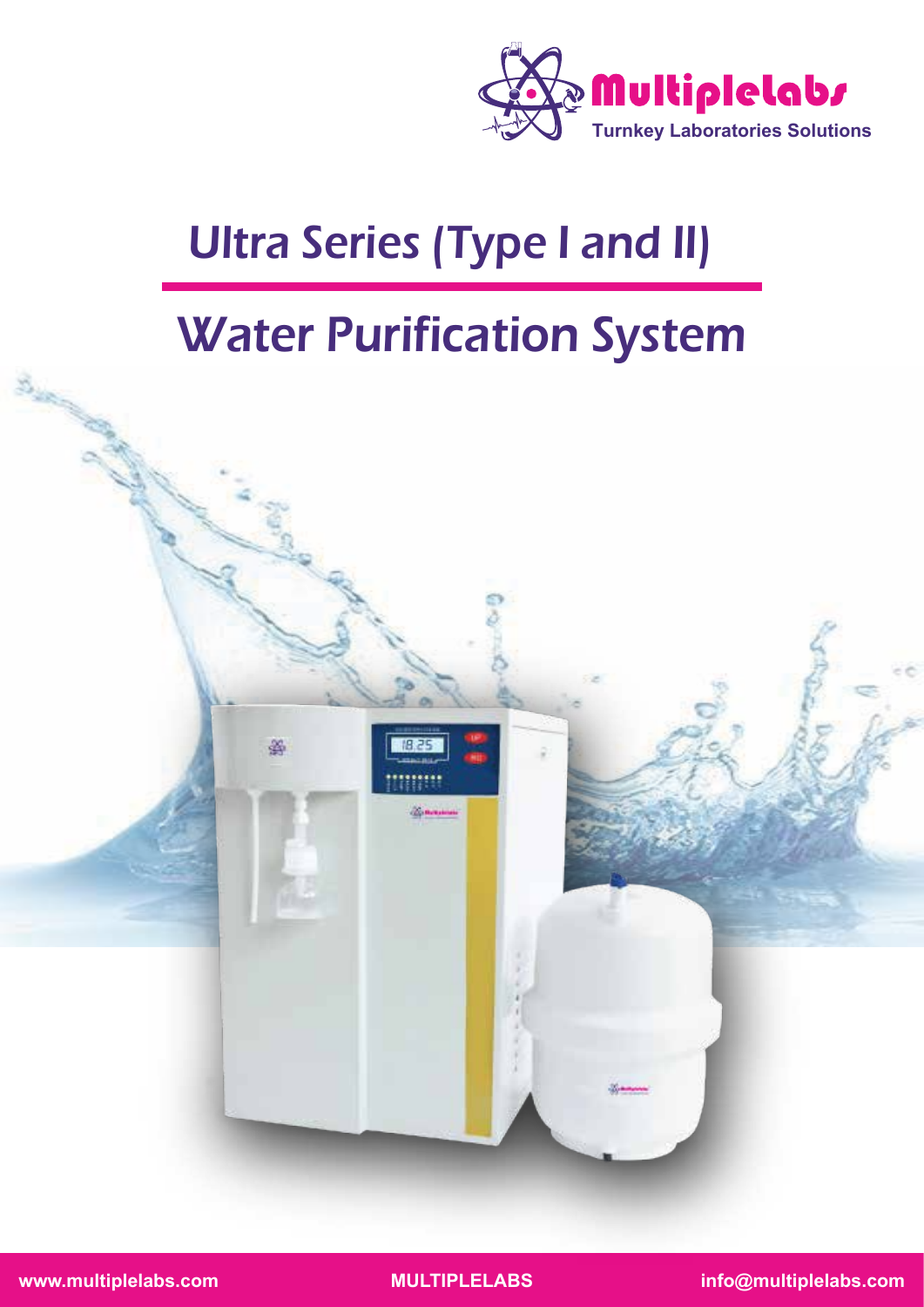

#### **Application**

- Biochemical analysis of chemical reagents;
- Buffer conventional physical and chemical detection;
- Physical and chemical testing and other conventional qualitative and quantitative analysis
- Atomic absorption (AA)
- Atomic emission (AES);
- High performance liquid chromatography (HPLC);
- Ion chromatography (IC);
- Mass spectrometry (MC);
- Plasma emission spectroscopy (ICP) and other instrumental analysis
- Organic and inorgnic trace analysis
- Molecular biology
- Microbiology
- PCR analysis
- Cell culture
- Cell and cultivation medium preparation
- Monoclonal antibody production
- Gel electraphoresis analysis
- Feed water: Potable tap water:TDS<1000ppm, 5-40°C,1.0~5.0Kg/cm2

#### **Features**

- It is the most representative products in lab water market.
- PLC auto controlling system and LED display.
- 2 way flow sensor, achieve quantified dispensing of ultrapure water
- System circulation function through recirculation pump, achieve ultrapure water's circulation tokeep top quality of ultrapure water
- All Cartridges replacing alarm function, based on time, or water quality, show cartridges' used and residual life.
- Multiple alarm light display function for feed water, full water, water quality's standard exceeding, and cartridgelife ending
- 50 Liter capacity blow molded flat bottom PE reservoir water tank with flow sensor switch with a vent filter to resist aerobent contamination consisting with 0.65micron filter, activated carbon and soda-lime for the removal of particulates, CO2, N2 etc.
- Whole plastic shell with high-strength, avoid rusting and keep clean, to meet GLP standard.
- Tube and adapter with NSF authorization and top quality, reduce TOC level and assure ultrapure water's quality.
- Optimized pretreatment (including PP fiber, active carbon cartridge, softening resin, and 0.22 micron filter), effectively protect RO membrane
- RO module with DOW's membrane, ensure long life, stable operation and high desalinization rate.

**02**

- ultrapure cartridge with DOW's top polishing resin
- A final ultra-pure water purification system to produce TYPE I connected with the tank.
- Three-way solenoid valve (SOV) to manage product water dispensing.
- Operating Pressure : 1 to 6 bar